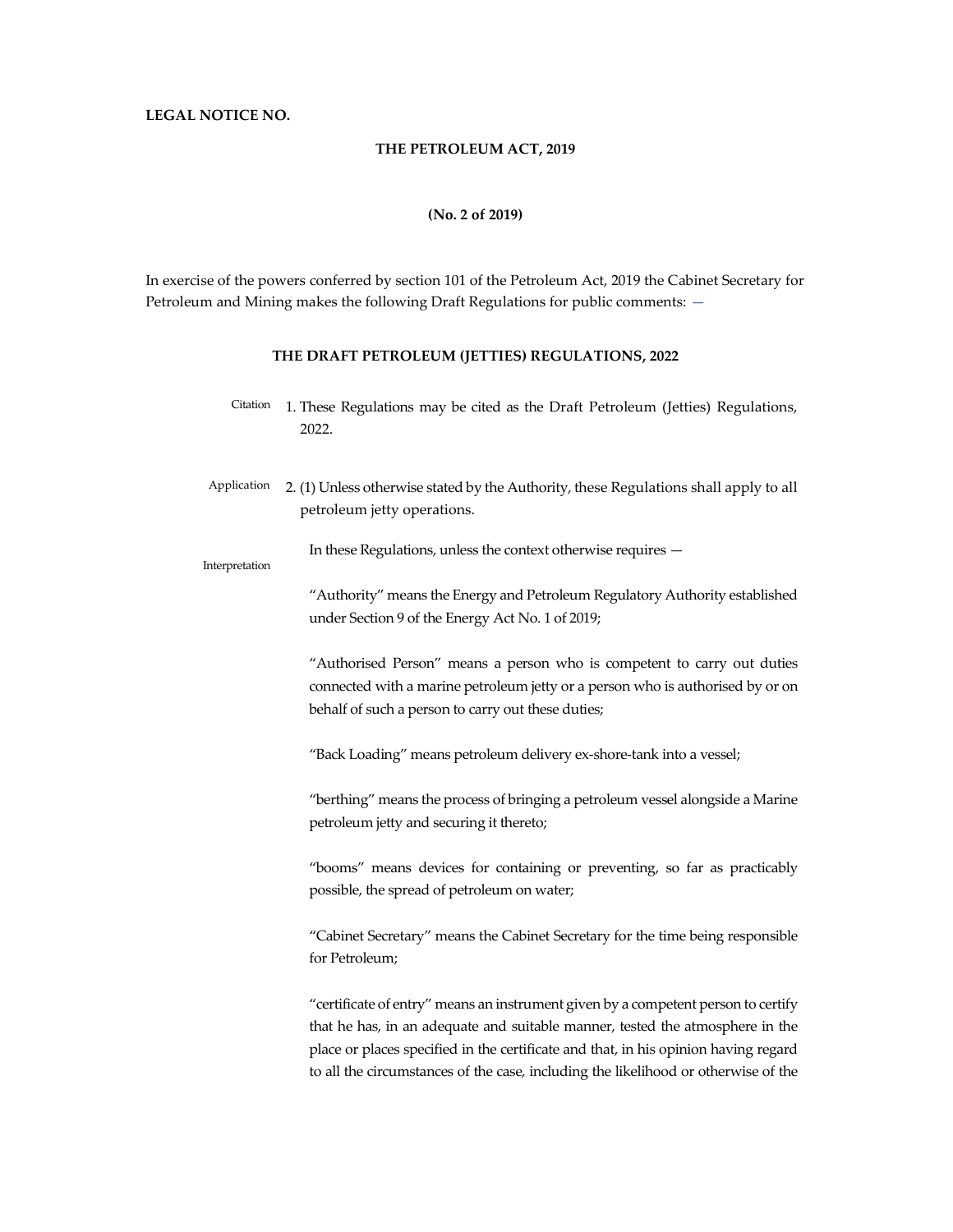atmosphere being or becoming dangerous, persons may, at such times as are specified in the certificate, be permitted to enter such place(s);

"Competent Person" means an authorizing entity or individual possessing adequate knowledge, training and ability to perform his duties or work in such a manner as to prevent, so far as practically possible, risk of injury;

"confined space" means an enclosed area in which dangerous concentration of vapours may reasonably be expected to be present;

"dangerous concentration of vapours" means accumulation of vapours of petroleum greater than the lower flammable limit and which is capable of ignition or causing bodily injury;

"dangerous substance" means a product which by reason of being explosive, flammable, toxic, asphyxiating, corrosive, oxidizing, reducing, an irritant, liable to spontaneous combustion or decomposition or being otherwise harmful, is likely to injure a person;

"Designated Marine Jetty Operator" or "DMJO" means an entity who uses the Marine Jetty and is responsible for the management of the jetty operations and maintenance of the surface equipment;

"Energy Act" means the Energy Act, No. 1 of 2019;

"Firm Date Range" means confirmed dates within which a vessel must arrive and tender its Notice of Readiness;

"harbour" is an area at the coast which is partly enclosed by land or strong walls, so that vessels can safely dock;

"harbour authority" means a state agency responsible for the management of harbours in Kenya and for the time being is the Kenya Ports Authority;

"harbour master" is an official responsible for enforcing the regulations of a particular harbour or port, in order to ensure the safety of navigation, the security of the harbour and the correct operation of the port facilities;

"Handling and Discharge Agreement" A contract setting the requirements for the use of jetty as well as the tariffs and relationship between the DJMO and users;

"KPA" means the Kenya Ports Authority;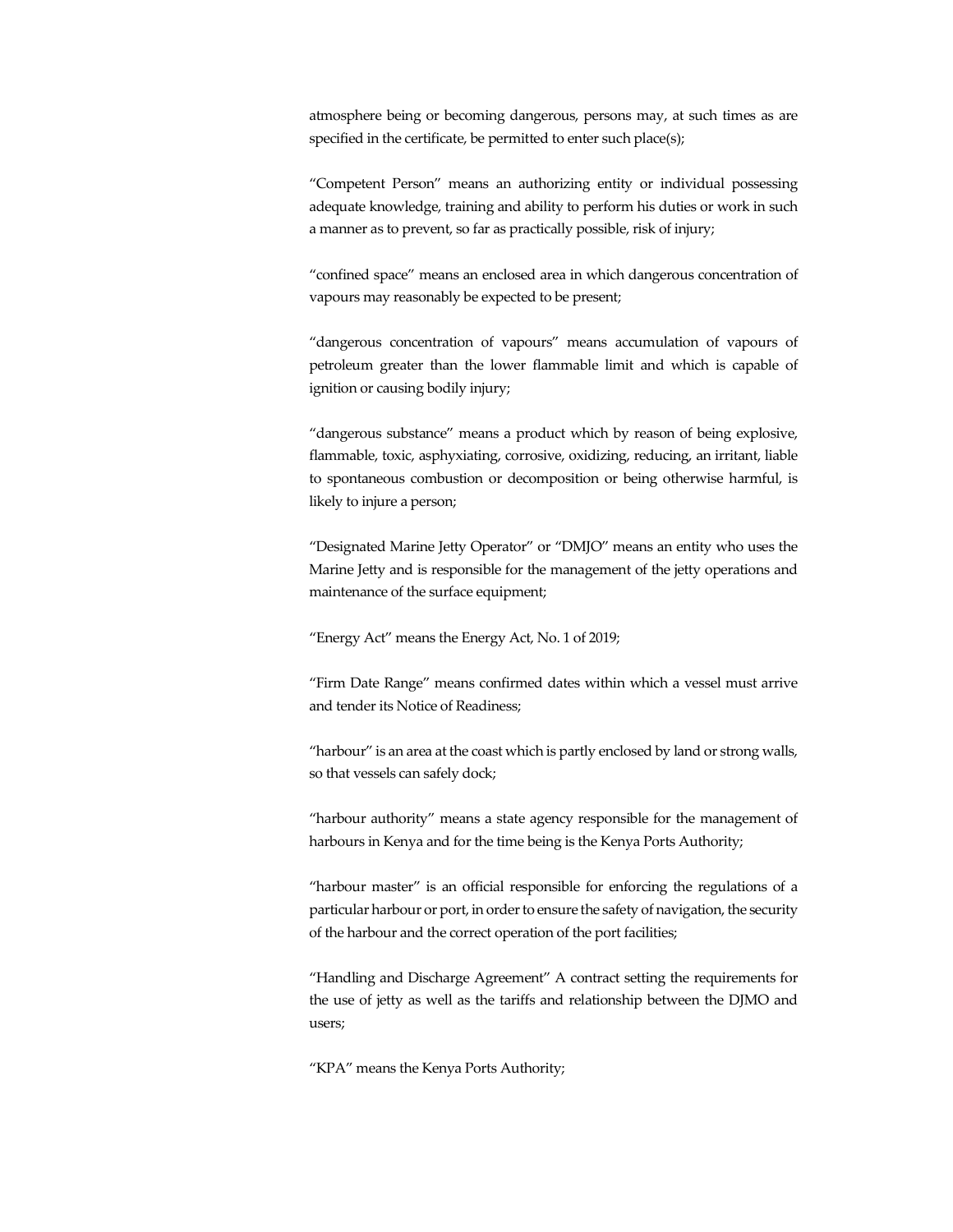"Laycan" means the period of time in days during which a scheduled vessel must discharge cargo;

"Line-stripping" means the process of clearing a multi-product pipeline of one grade of petroleum product to allow for the use in transporting a different grade;

"Mainline Schedule" means the programme of product batching in the Mombasa to Nairobi Kenya Pipeline Company Limited's pipeline.

"Marine petroleum jetty" means a jetty, dock, pier, quay, wharf or offshore terminal for loading or unloading of petroleum;

"oil interceptor" includes a separator, chamber or other device designed, located, constructed and maintained so as to retain, as far as practicable, for recovery and for safe disposal of any petroleum conveyed to it by a drainage system;

"Oil Marketing Company" means a company licensed by the Authority to import petroleum into the country and is eligible to participate in the open tender system;

"Open Tender System" or "OTS" has the same meaning as in the Petroleum Act;

"Purging" means displacement of explosive gas mixtures or petroleum vapours with inert gases, normally nitrogen or any other approved gases;

"Restricted Area" means the region contiguous to a petroleum ship berthed for the purposes of loading or unloading operations and which is provided to facilitate adequate control by the marine petroleum jetty;

"Scheduled User" means a User who has been properly programmed to deliver a parcel or cargo;

"Scheduled Vessel" means a vessel that has been nominated for product discharge/ loading date range and ullage access at the shore petroleum terminal;

"slop storage tank" means a tank used for the storage of a mixture of petroleum, water and sediment;

"Ullage" means available capacity at the shore petroleum tank;

"Unscheduled Vessel" means a vessel that has not been nominated for product discharge/ loading at the shore petroleum terminal;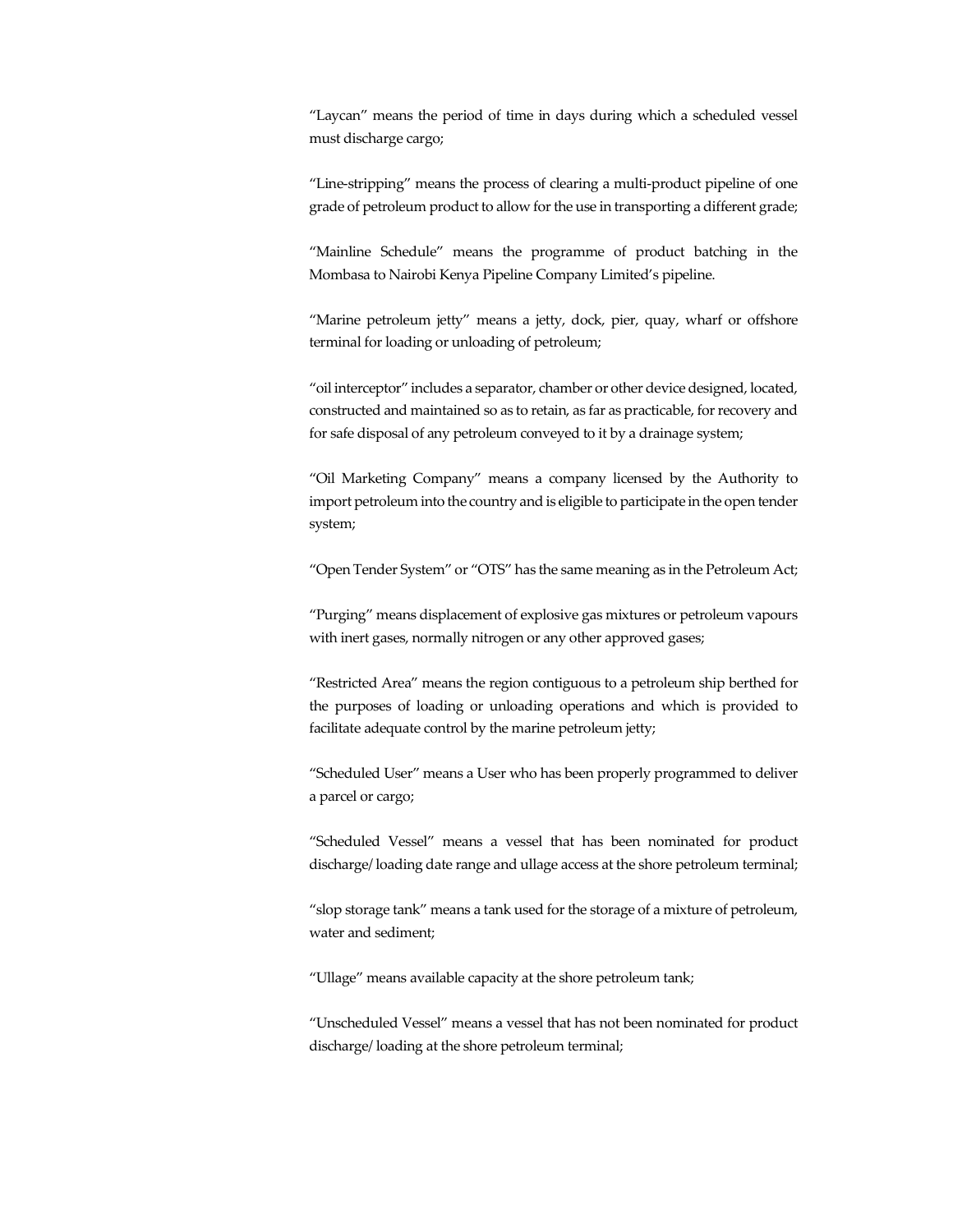"User" means a company that has signed a transportation and storage agreement with Kenya Pipeline Company Limited, or otherwise has a license to import petroleum into Kenya;

- Application 3. (1) These Regulations shall apply to
	- (a) Every petroleum ship which–

(i) is in any harbour for the purpose of or in connection with the carrying out of loading or unloading operations,

(ii) is moored or berthed at a marine petroleum jetty for the purpose of or in connection with the carrying out of such operations,

(b) any loading or unloading operations carried on within the functional area of a harbour authority.

(2) The provisions of these Regulations are in addition to and not in substitution for the provisions of any requirement of the—

- (a) Kenya Ports Authority Act CAP 391,
- (b) Merchant Shipping Act,
- (c) Kenya Maritime Authority Act,
- (d) Environment Management and Coordination Act,
- (e) Occupational Safety and Health Act, and

(g) Detailed provisions of the International Marine Organization and any Maritime Treaty entered into by the Republic of Kenya as guided by the Kenya Maritime Authority.

Responsibilities 4. (1) In these Regulations, the responsibilities of KPA are to—

(a) Own and maintain the jetty facilities; and

- (b) Provide for berthing and un-berthing of vessels at the jetties.
- (2) The responsibilities of Designated Marine Jetty Operator are to —

(a) Own, operate and maintain the petroleum handling loading arms, pipelines and associated infrastructure;

(b) Carry out safety checks for ships prior to discharge at the marine petroleum jetty;

(c) Coordinate personnel entry and exit at the Restricted Area; and

(d) Carry out discharge operations of marine tankers to the designated petroleum shore terminal.

(1) Every petroleum marine jetty shall have a DMJO.

Designated Marine Jetty Operator

- (2) Where there is more than one user, the operator in sub-regulation (1) shall be selected from amongst the users.
- (3) The designated marine jetty operator shall be responsible for —

(a) Operating and maintaining the petroleum handling loading arms, pipelines and associated infrastructure;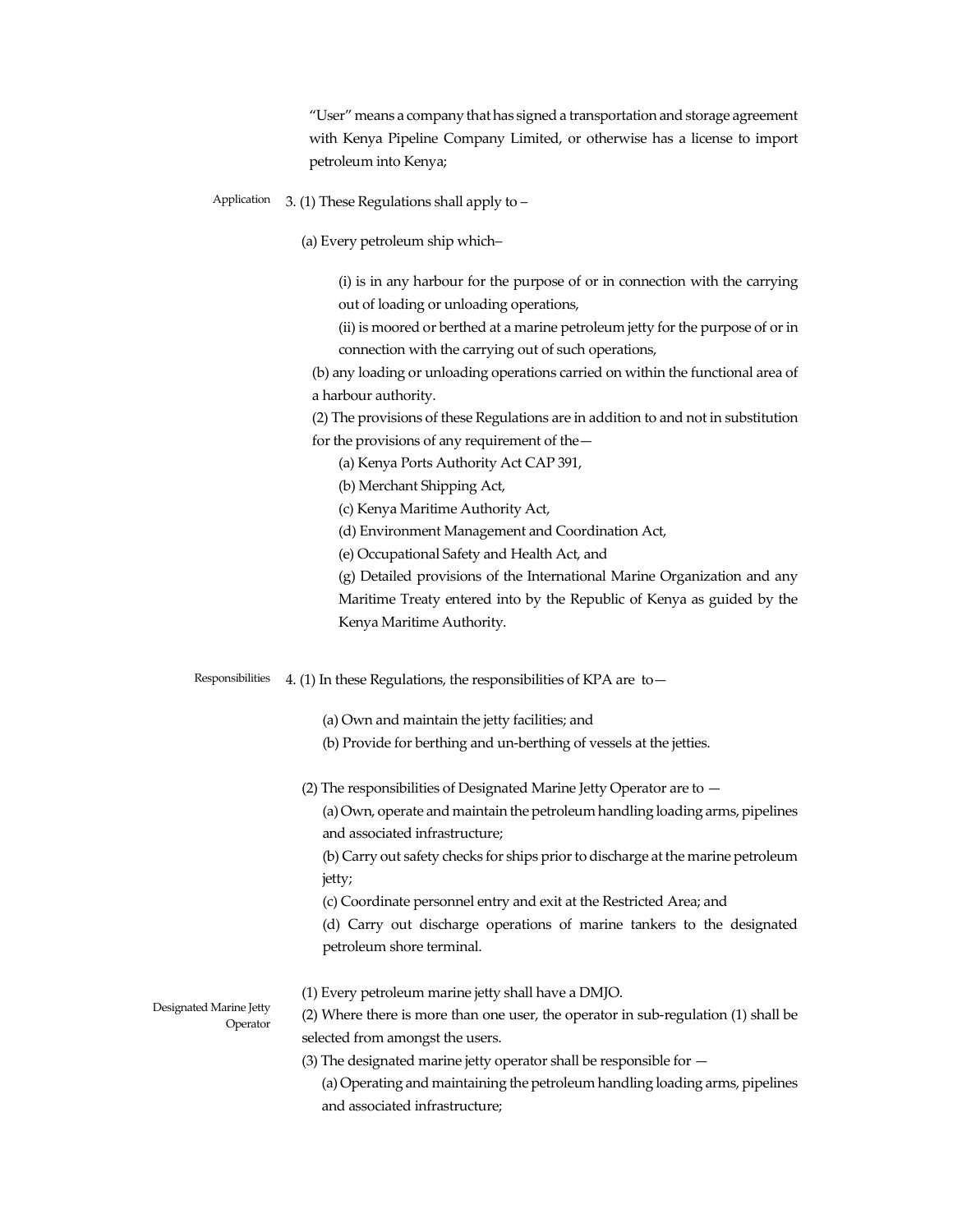(b) Carrying out safety checks for ships prior to discharge at the petroleum marine jetty;

(c) Coordinating personnel entry and exit at the jetty area;

(d) Employing and training competent staff to carry out operations at the jetty; and

(e) Carrying out discharge operations of marine tankers to the designated petroleum shore terminal.

(4) The designated marine terminal operator shall not discriminate between users or classes of users regarding access, tariffs, prices and conditions of service, except on grounds that are objectively justifiable and identifiable and approved by the Authority.

Access to Marine Petroleum Jetties 5. (1) Licensed Oil Marketing Companies shall access the jetty through a Handling and Discharge Agreement.

(2) Priority shall be given to a vessel carrying OTS cargo.

- (3) The agreement in sub-regulation (1) shall be approved by the Authority.
- Title and Risk of Petroleum 6. (1) Subject to the DMJO's right of lien under these regulations, the ownership of petroleum imported through a marine petroleum jetty and terminal shall at all times remain vested with the importing companies.

(2) The DMJO shall have custody and be responsible for an importing company's petroleum, from the time of reception at the petroleum marine jetty to evacuation to a petroleum shore terminal at which point custody changes from the DMJO to the Transporter.

Obligations of Designated Marine Jetty Operator 7. The DMJO shall –

(a) Maintain the marine jetty and terminal facilities in fully operational condition and in compliance with health, safety and environment laws.

(b) Provide facilities for the reception and back loading of petroleum that have the capacity and scope to meet in a cost-effective manner the needs and requirements of petroleum business licensees.

(c) Operate and maintain the jetty in accordance with the requirements of the Petroleum Act, regulations and guidelines that may be prescribed by the Authority and any other written law;

(d) Keep records of the operational costs for the petroleum marine jetty.

(e) Prepare budget for the annual operations and maintenance of the petroleum marine jetty.

(f) Supervise and coordinate works involving the interconnection to the common-user manifolds at the boundary of the marine jetty operational area. (g) Be responsible for the safety and general house-keeping of the marine jetty operational area.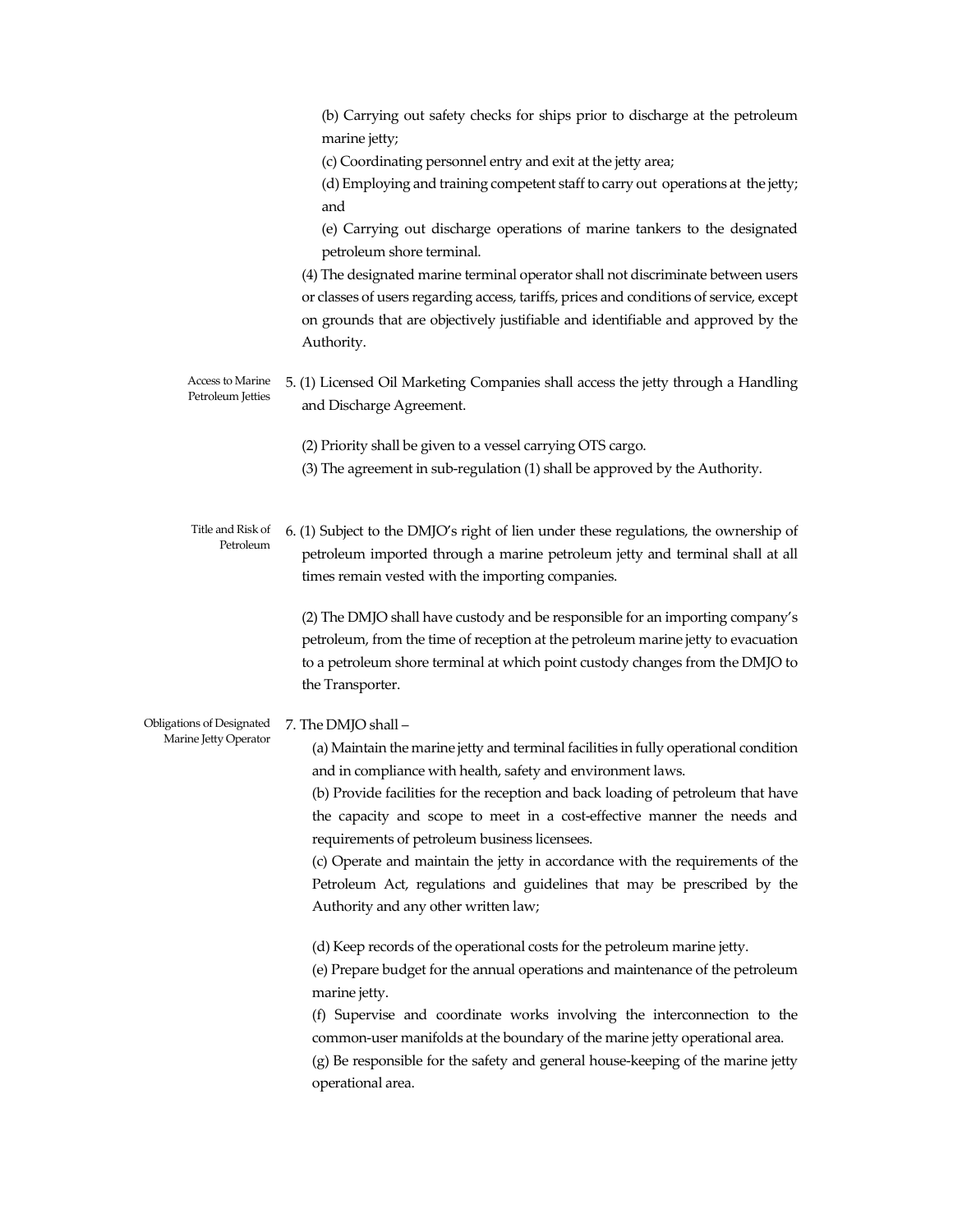|                                                              | (h) Ensure all users comply with the requirement to obtain valid import and<br>export licences from the Authority.<br>(j) Allow interconnections with the facilities of another licensee, provided that<br>the interconnection is technically feasible and the company requesting the<br>interconnection bears the incremental costs occasioned thereby.<br>(k) Publish a list of qualified Users, who shall be oil marketing companies<br>licensed by the Authority.<br>(l) Publish a detailed tariff sheet that specifies tariffs for vessel reception, cargo<br>unloading and onward evacuation to the petroleum marine terminal.<br>(m) Issue invoices and collect fees for vessel reception, loading and unloading of<br>petroleum at the petroleum marine terminal. |
|--------------------------------------------------------------|---------------------------------------------------------------------------------------------------------------------------------------------------------------------------------------------------------------------------------------------------------------------------------------------------------------------------------------------------------------------------------------------------------------------------------------------------------------------------------------------------------------------------------------------------------------------------------------------------------------------------------------------------------------------------------------------------------------------------------------------------------------------------|
| Obligations of the<br>Petroleum marine Jetty<br><b>Users</b> | 8. (1) The Users of a petroleum marine jetty shall be required to -<br>(a) Comply with the Handling and Discharge Agreement; and<br>(b) Ensure validity of licences required under the Petroleum Act and any other<br>written law.                                                                                                                                                                                                                                                                                                                                                                                                                                                                                                                                        |
| Jetty Handling and<br>Discharge Tariffs                      | 9. (1) Every petroleum marine jetty shall only apply tariffs approved by the<br>Authority.<br>(2) The tariffs in sub-regulation (1) shall take into account all prudently incurred<br>costs.<br>(4) Billing of Users by the DMJO for marine terminal logistical services shall be<br>based on the Tariff(s) set or approved by the Authority.<br>(5) The User shall pay the invoice issued by the DMJO in accordance to the terms<br>of the Handling and Discharge Agreement approved by the Authority.                                                                                                                                                                                                                                                                   |
|                                                              | Information and Statistics 10. Licensed DMJOs shall provide the Authority with all information and data<br>prescribed by the Petroleum Act and any Regulations made thereunder.                                                                                                                                                                                                                                                                                                                                                                                                                                                                                                                                                                                           |
| Health Safety and<br>Environment                             | 11. (1) Licensed DMJOs shall adhere at all times to the health, safety, and<br>environmental standards required by the Authority as prescribed under the<br>Petroleum Act and any Regulations made thereunder and as prescribed in<br>any other written law.<br>(2) The DMJO shall put in place an oil spill response plan.<br>(3) The DMJO shall ensure that the petroleum marine jetty has adequate personnel<br>and safety equipment.<br>(4) The DMJO shall enforce the use of the safety equipment provided for in sub-<br>regulation 11(1) by people accessing the jetty.                                                                                                                                                                                            |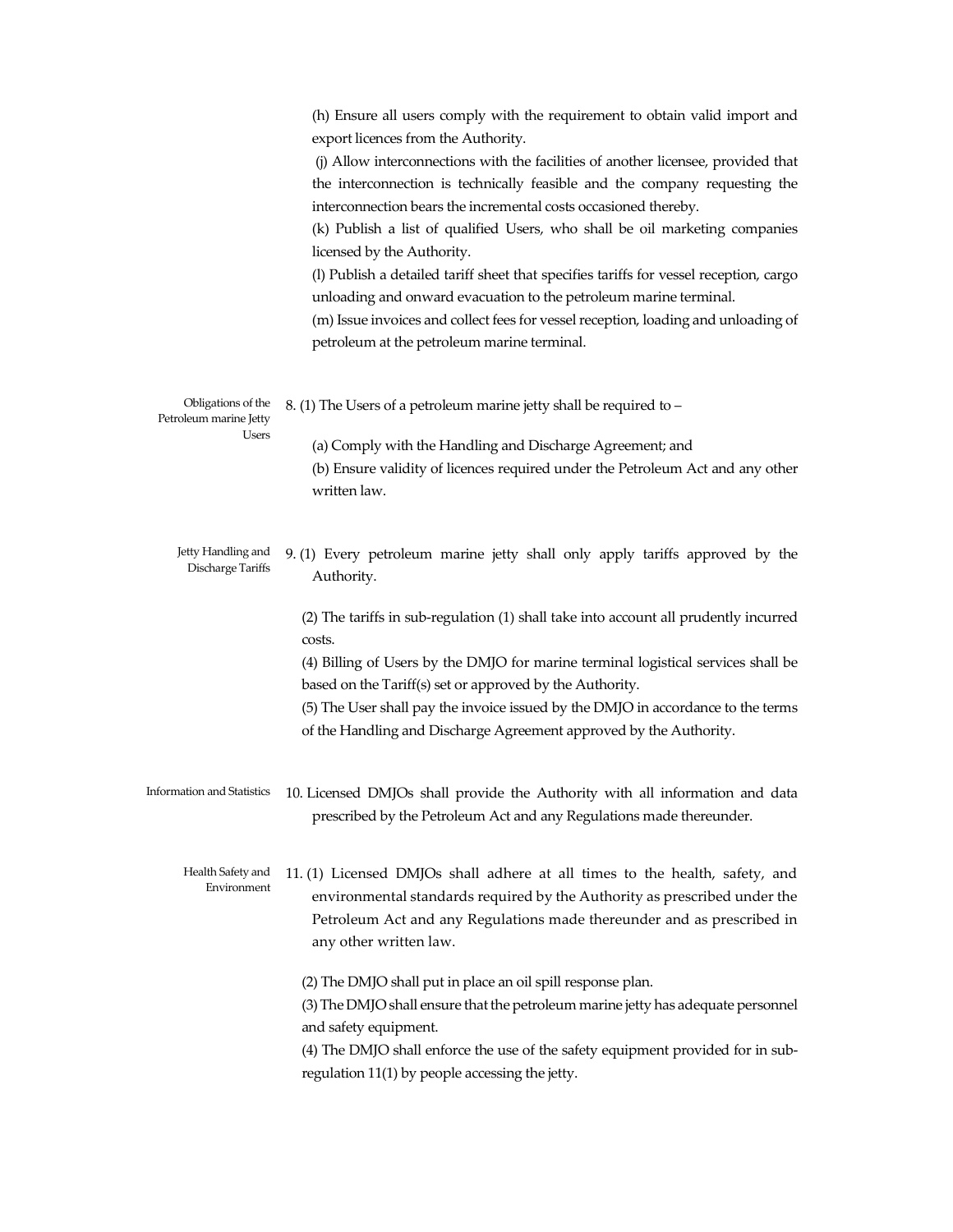(5) No vessel contracted by an Importer will be allowed to berth at a marine petroleum jetty in Kenya if it does not meet the vessel vetting criteria set out by the DMJO and approved by the Kenya Maritime Authority.

(6) The DMJO shall on a continuing basis sample the discharging vessels randomly to verify conformity with the set criteria.

(7) A person who contravenes sub-regulation (1) commits an offence and shall on conviction by liable to the penalties set out in the First Schedule.

Security 12. Licensed DMJOs shall adhere to the strategic security standards required by the Authority, as prescribed by the Petroleum Act and any Regulations made thereunder, and as prescribed in any other written law.

Line-fill 13. (1) The DMJO shall ensure that the common-use jetty pipeline has line-fill. (2) It shall be the duty of every User to contribute to the required line-fill. (3) The line-fill requirement and entitlement shall be adjusted and re-shared pro-rata where a new User has connected to the common-user manifold. (4) Where the pipeline requires line-stripping or purging, the last user shall be responsible.

(5) The DMJO shall maintain physical and book balance of the line-fill stocks.

(6) The DMJO shall have the line-fill audited at his cost three (3) months after end of each calendar year.

Vessel scheduling 14. (1) There is established a Vessel Scheduling Committee comprising of representatives of the Ministry for the time being responsible for petroleum, KPA, Kenya Revenue Authority, KPC, Users, DJMOs and Supply Coordination.

(2) The functions of the Vessel Scheduling Committee shall be to:

(i) Provide berthing priority for vessels which have been awarded tenders under the Open Tender System;

(ii) Provide updated date ranges for the arrival of the vessels; and

(iii) Notify the DMJO of any changes in the vessel schedules.

(3) The DMJO shall on a weekly basis provide a list of the berthing schedule based on the advice from the Vessel Scheduling Committee.

(4) The User shall submit Notice of Readiness to the DMJO not more than one hour after receipt of such notice from the Vessel Master.

(5) Users shall be required to adhere to the Handling and Discharge Agreement in regard to priority berthing rules which shall consider availability of ullage, date of arrival and security of supply for the country. (6) The DMJO shall allocate unused jetty schedule time on a first come first serve basis in accordance with these Regulations.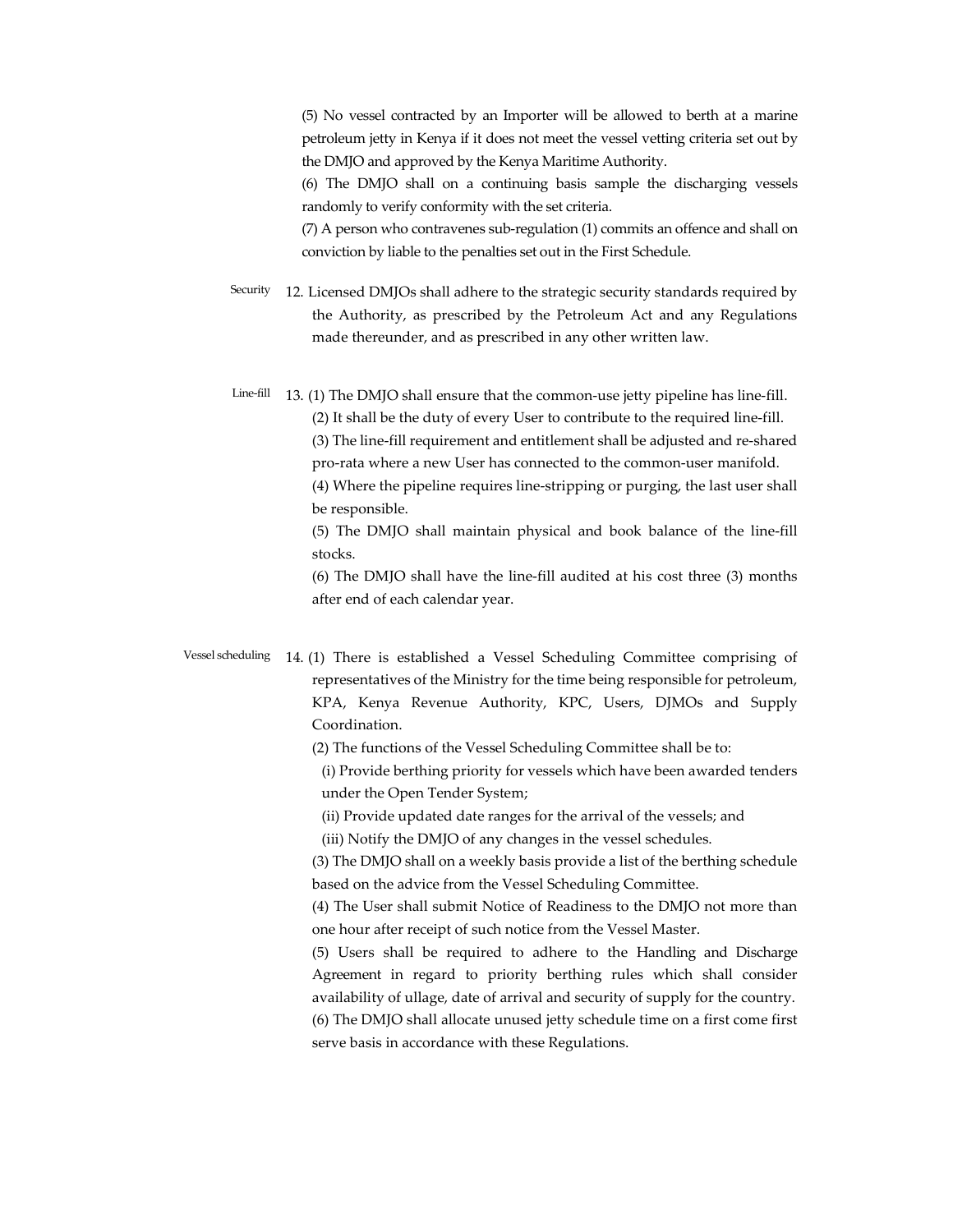(7) If there is a foreseen delay in scheduled vessel arrival, the Vessel Scheduling Committee may substitute it with a different vessel based on the available ullage.

(8) The DMJO shall at the first day of the calendar month issue to all parties a Jetty Schedule incorporating all the vessels nominated to berth at the petroleum marine jetty.

(9) The Jetty Schedule in sub-regulation 14(8) shall give priority of inclusion in order of nomination.

Liability – Demurrage and/or Other Claims 15. (1) Time allowed by a marine jetty operator for discharge of a vessel shall be a maximum of forty-eight (48) hours at KOT, and sixty (60) hours at SOT, commencing six (6) hours after a written notice of readiness to discharge has been given to the jetty operator, subject to the following exceptions:

> (a)if discharge of the vessel takes longer, and it is not as a result of vessel inadequacies/equipment failures, the marine jetty operator will be responsible for any demurrage related to the excess discharge time as per the Charter Party Terms subject to sub-regulation (1)(b);

> (b) if the excess discharge time is the result of a fire, explosion or breakdown of machinery at the shore terminal, the demurrage related to the excess discharge time will be charged to the marine jetty operator at half the demurrage rate as per the Charter Party Terms;

> (c) if the excess discharge time is because of vessel's inadequacies/ equipment failures, the User will be responsible for any demurrage related to the excess discharge time; and

> d) if the vessel discharge is suspended for vessel's purposes, the User shall be liable for demurrage in respect of such excess time.

(2) Where a scheduled vessel arrives outside its firm date range and occupies the jetty causing demurrage to a subsequent vessel arriving within its firm date range, then the User of the vessel arriving outside its date range shall be liable for demurrage incurred on the scheduled vessel but limited to the extent caused by the vessel that arrived outside its firm date range.

(3) Where a scheduled vessel arrives within its firm date range, and after berthing at the petroleum marine jetty does not discharge all or part of its cargo due to lack of sufficient ullage, then the shore terminal operator responsible for creating the shortage of ullage will be liable for consequential costs and demurrage to the vessel(s), if any.

(4) Where a scheduled User contaminates the product in the shore terminal tank(s) and pipelines and causes delay to a vessel arriving within its scheduled date range, such User that occasioned the contamination shall be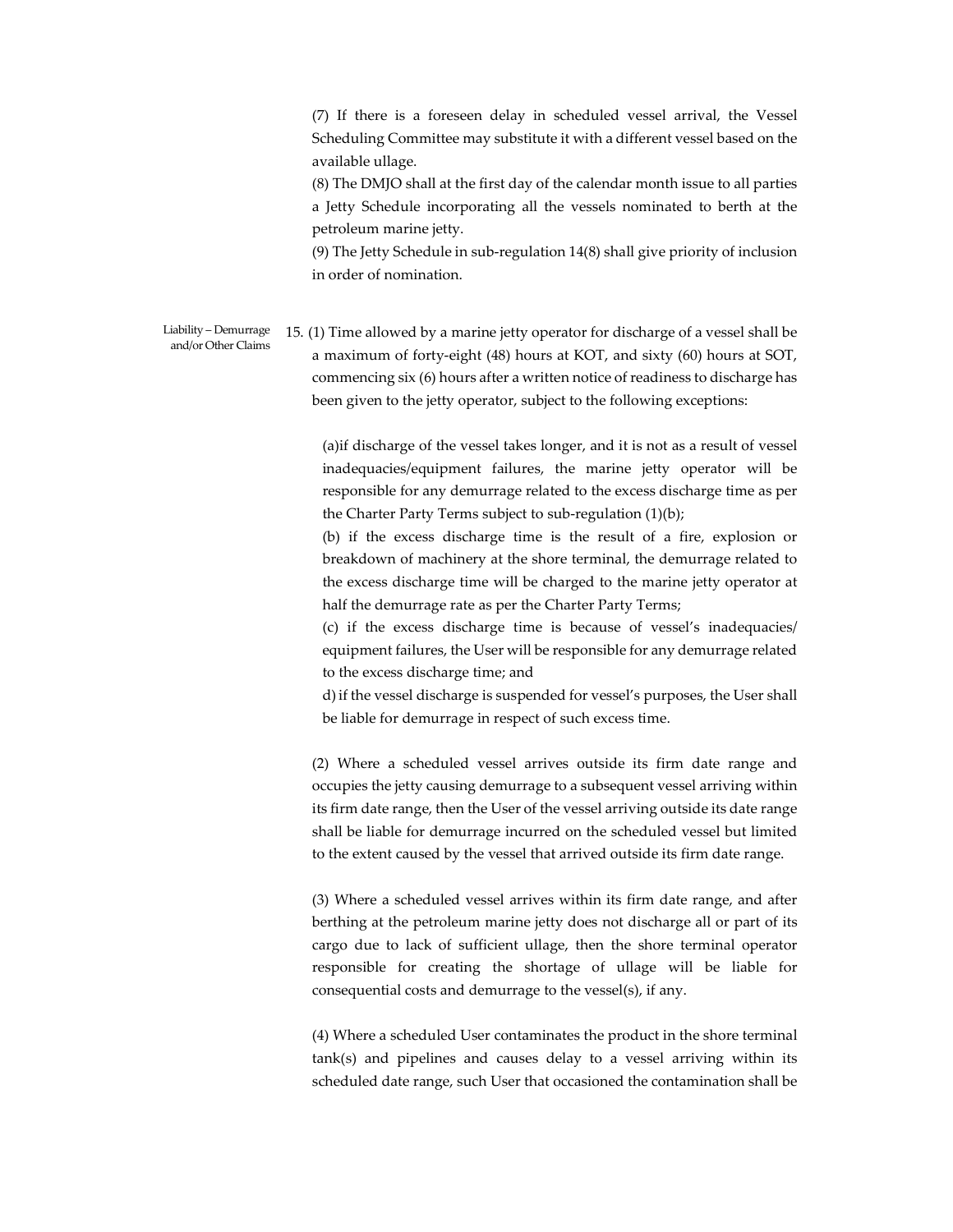liable for any costs and demurrage incurred to the User whose discharge was so delayed.

(5) Where a scheduled vessel arrives within its firm date range but continues to occupy the jetty into another scheduled vessel's firm date range then liability for demurrage incurred to the second scheduled vessel that arrives within its firm date will be for the account of the first vessel that continues to occupy the jetty.

(6) Where Users having requested and been granted ullage at petroleum shore terminal and they do not take it up, thereby denying other Users ullage as well as business to the shore terminal operator(s) then the operator will be free to allocate the User's ullage to other parties.

(7) Under the circumstance listed in sub-regulation 15(6), the User will be liable for payment of a penalty as determined by the Handling and Discharge Agreement as compensation for lost business.

(8) Demurrage arising from the circumstances defined in sub-regulations 15(2), 15(4), 15(5) and 15(6) shall not be eligible as a prudently incurred cost to be borne by consumers in the price regulated regime.

Petroleum Product Quality 16. The shore terminal operator shall ensure that the petroleum product at the vessel and the shore terminal are tested for conformity to Kenya Standards.

Complaints and Disputes 17. (1) A person who is aggrieved by a decision or action of the DMJO shall endeavor to have the complaint resolved within the provisions of the Handling and Discharge Agreement.

> (2) Any unresolved complaint shall be escalated to a dispute and may be lodged with the Authority

> (3) A dispute contemplated under sub-regulation 17(2) shall be submitted in the form and manner prescribed by the Authority and shall be accompanied by:

(a). Any information in support of the dispute; and

(b). A description of efforts made to resolve the dispute before tabling it to the Authority.

(4) In pursuance to sub-regulation (1) the Authority shall investigate and may, for that purpose, summon witnesses to appear before it.

(5) At the conclusion of the investigation, the Authority shall make determination and give reasons for its decision.

(6) The Authority shall, within seven (7) days of making a decision, communicate in writing such decision to the parties involved.